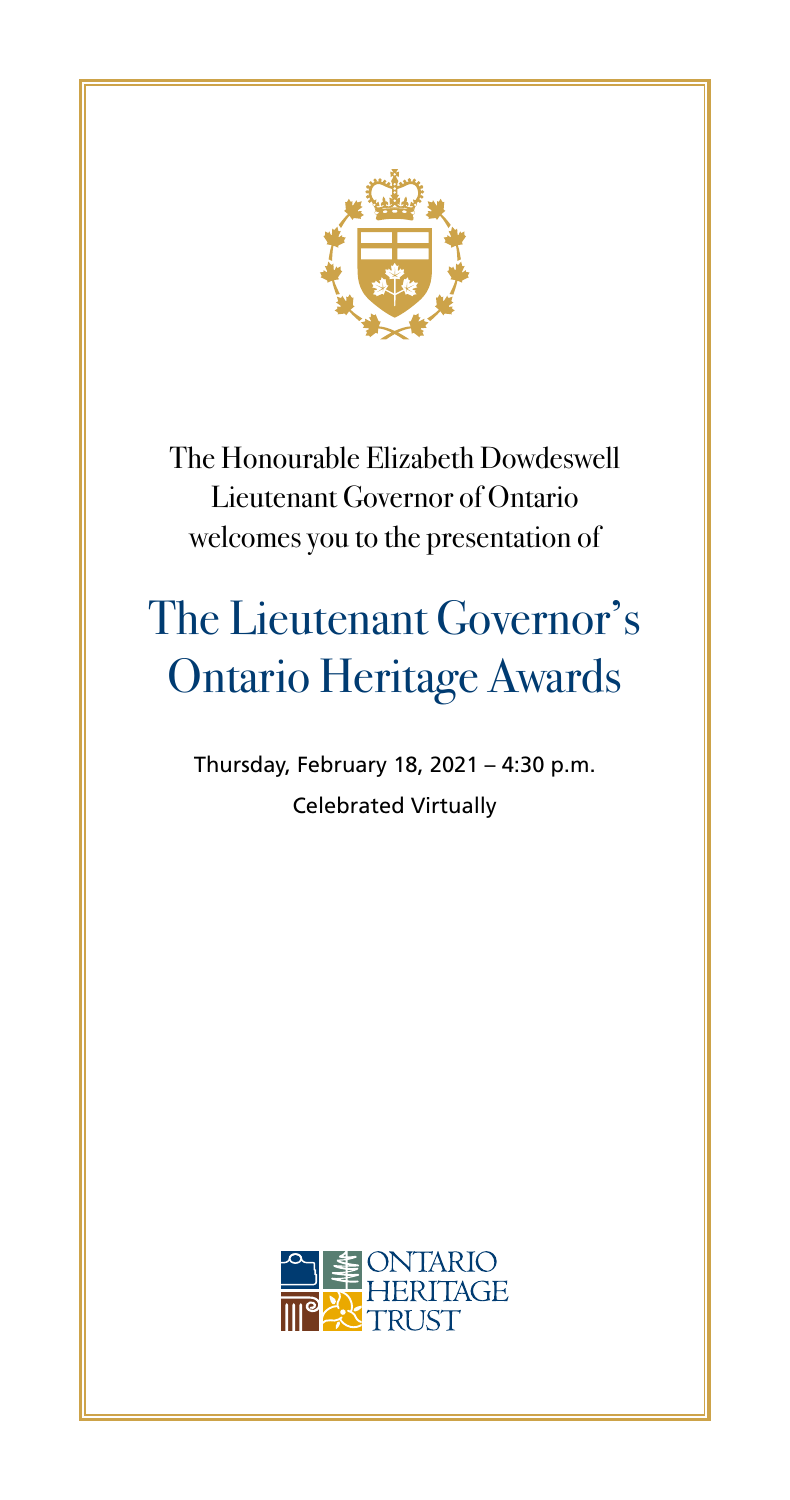

The Lieutenant Governor's Ontario Heritage Awards were established in 2006 by the Honourable James K. Bartleman, then-Lieutenant Governor of Ontario, in partnership with the Ontario Heritage Trust, to recognize individuals and groups who have made outstanding contributions to conserving Ontario's heritage.

#### **The Lieutenant Governor's Ontario Heritage Award for Lifetime Achievement**

recognizes outstanding volunteer contributions over a period of 25 years or more.

## **The Lieutenant Governor's Ontario Heritage Award for Youth Achievement**

recognizes the most exceptional contributions by young people age 24 and under.

Individual recipients receive a \$3,500 post-secondary scholarship, sponsored by the Ontario Heritage Trust and Canada Life.

#### **The Lieutenant Governor's Ontario Heritage Award for Excellence in Conservation**

recognizes the most exceptional achievements of individuals, groups, organizations and communities through the completion of a specific conservation project.

#### **The Thomas Symons Award for Commitment to Conservation**

recognizes one individual annually who has made exceptional contributions in the service of conserving Ontario's heritage through their professional career.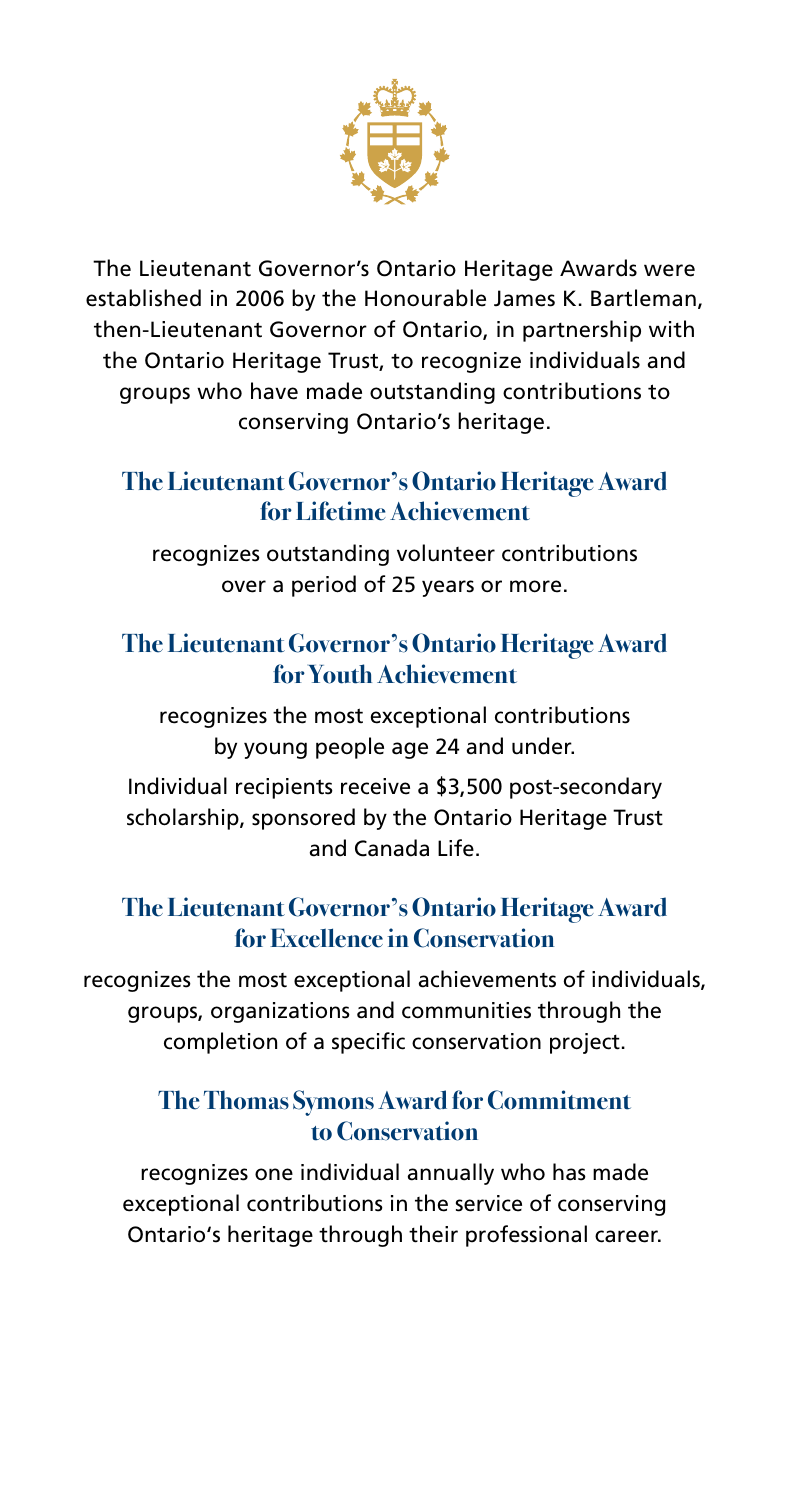

## **Program**

#### **Welcome**

**Beth Hanna** Chief Executive Officer, Ontario Heritage Trust

## **Remarks**

**The Honourable Elizabeth Dowdeswell** Lieutenant Governor of Ontario

> **John Ecker** Chair, Ontario Heritage Trust

## **Presentation of Lieutenant Governor's Ontario Heritage Awards**

**Lifetime Achievement**

**Youth Achievement**

**Excellence in Conservation**

**Thomas Symons Award for Commitment to Conservation**

## **Closing**

**Beth Hanna**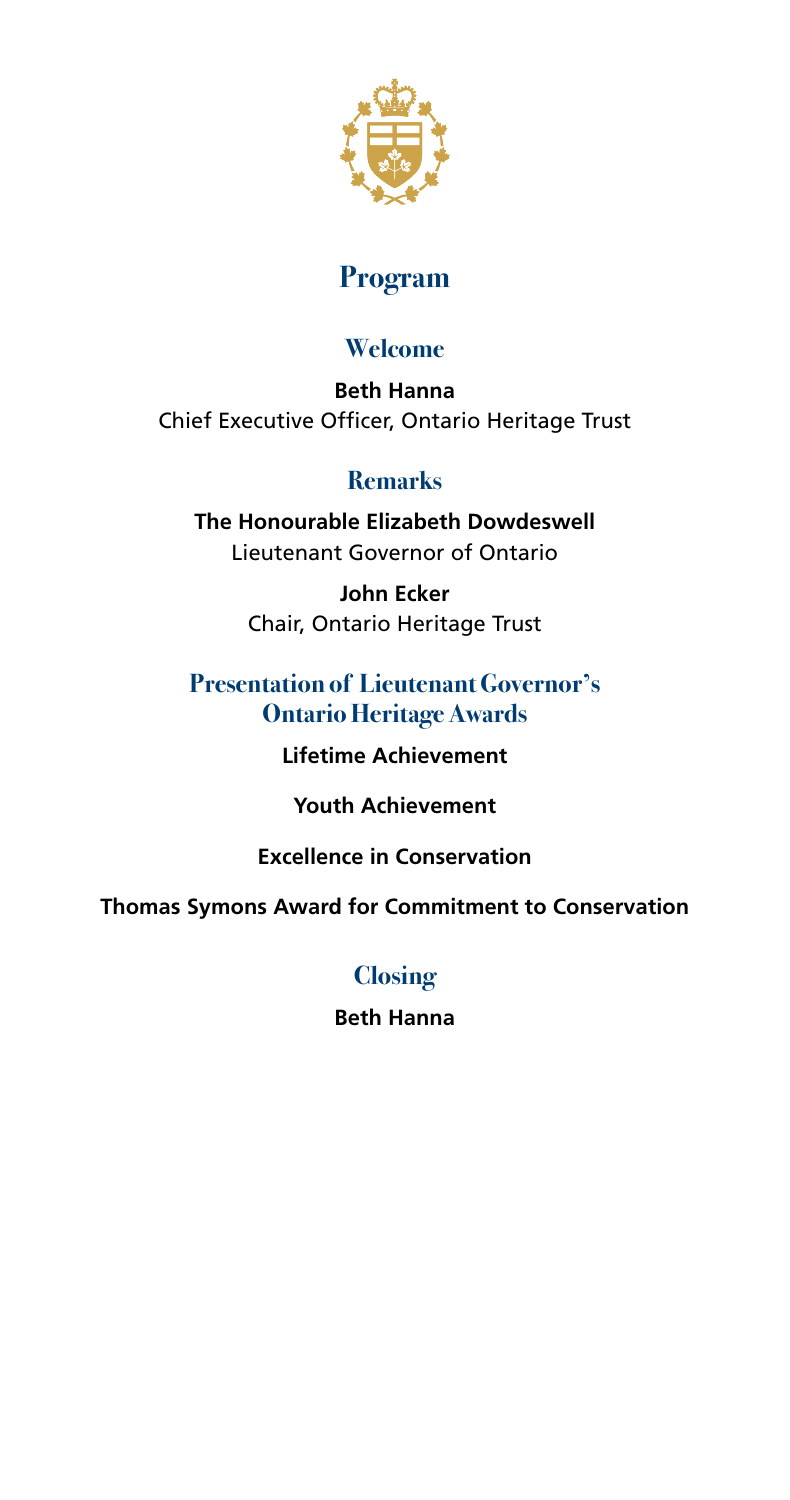

## **Recipients of the Lieutenant Governor's Ontario Heritage Award for Lifetime Achievement**

#### **William Terry**

**Recipients of the Lieutenant Governor's Ontario Heritage Award for Youth Achievement**

> **Charlene Rocha Paula Umeh**

## **Group Award**

**The Archival Research of Italian-Canadian Immigration and Culture Project** 

**Recipients of the Lieutenant Governor's Ontario Heritage Award for Excellence in Conservation**

**The Adaptive Reuse of the Walker Power Building, Windsor**

**The Conservation of the Tiger Moth Aircraft by the Edenvale Classic Aircraft Foundation**

**The Digitization and Sharing of the Ontario History Journal Archive by the Ontario Historical Society**

> **Heritage at Home by Heritage Toronto and its Emerging Historians Program**

**The Performance of The Ward Cabaret, Toronto**

**The Restoration of the Fuller Post Office, Smiths Falls**

**The Restoration of The Ham House, Bath**

**The Revitalization of The Paradise Theatre, Toronto**

**Recipient of the Thomas Symons Award for Commitment to Conservation for 2020**

**Carolyn King**